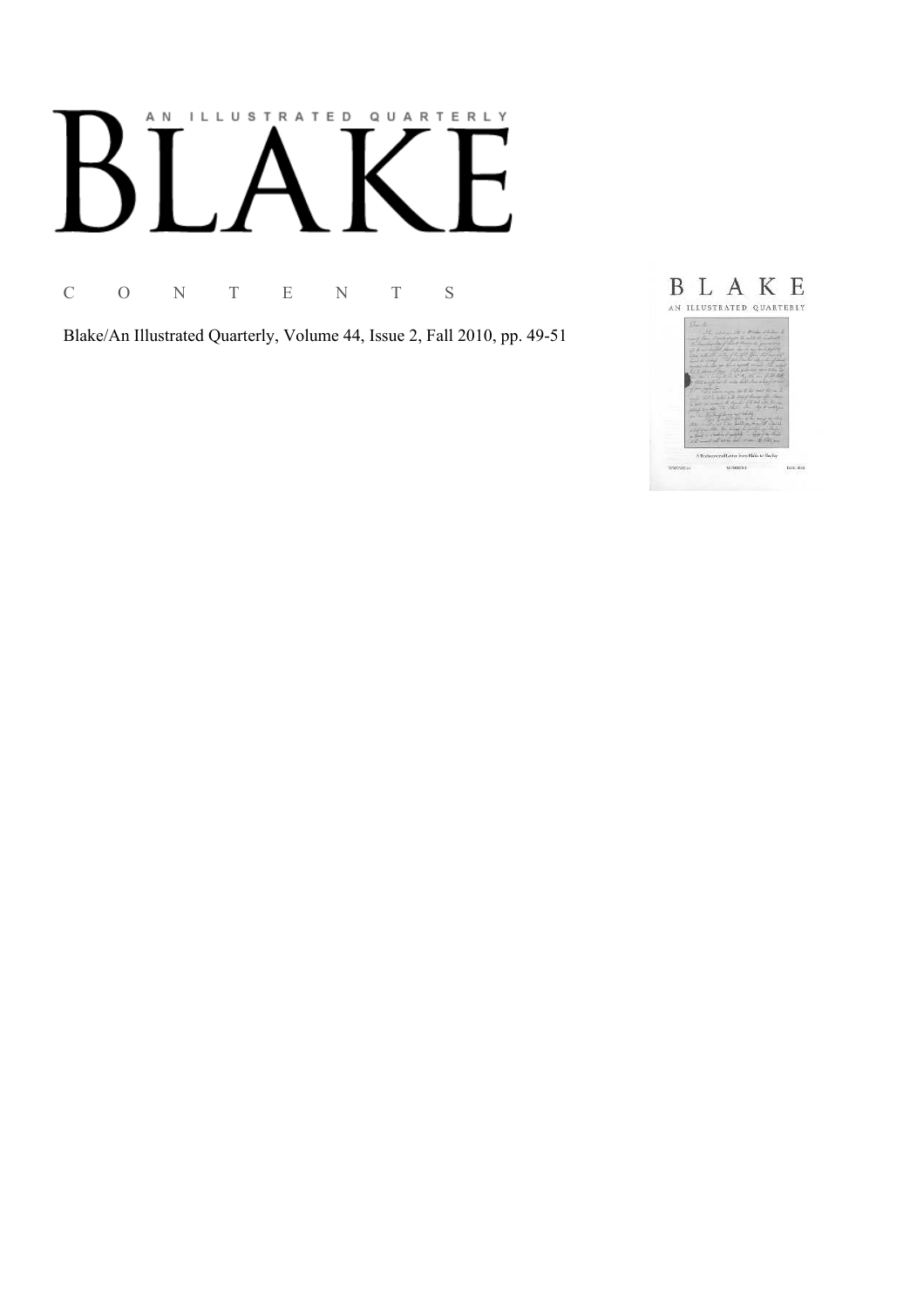## IAKE.

AN ILLUSTRATED QUARTERLY

Dear Sir I have delivered your Letter to Mr Walklow. at his house. he is out of Town. I desired it might be sent to him immediately · Our benevolent Lady of Lawants Recovery, has gun me & my wife the most heartfult pleasure hope the may soon be perfutily restores to the hills & valleys of brantiful Sefect which must stady<br>lament her secknap. The Good & railled have a her affectionelity<br>remembers Son, whom you have so agreeably announed. These notiged had the pleasure of seeing. Into particularly rejoine to hear Not nan Muse is rocking the bradle Peay take care of both Mother of your precious time , accepany that the best artists that can be engaged should be Employed in the Work of Rominaus Life. Flaxman no doubt was considering the Magnetieve of the Work rather than any contemp to a headlier of hommey most deliately. a Proof of my Plate. Your Kendnop has got before my Industry as Usual & I entrace it gratefully. a Supply of ten Pound at his moment will set me gut at ease the Plate goes

A Rediscovered Letter from Blake to Hayley

VOIUME44 NUMBER2 FALL 2010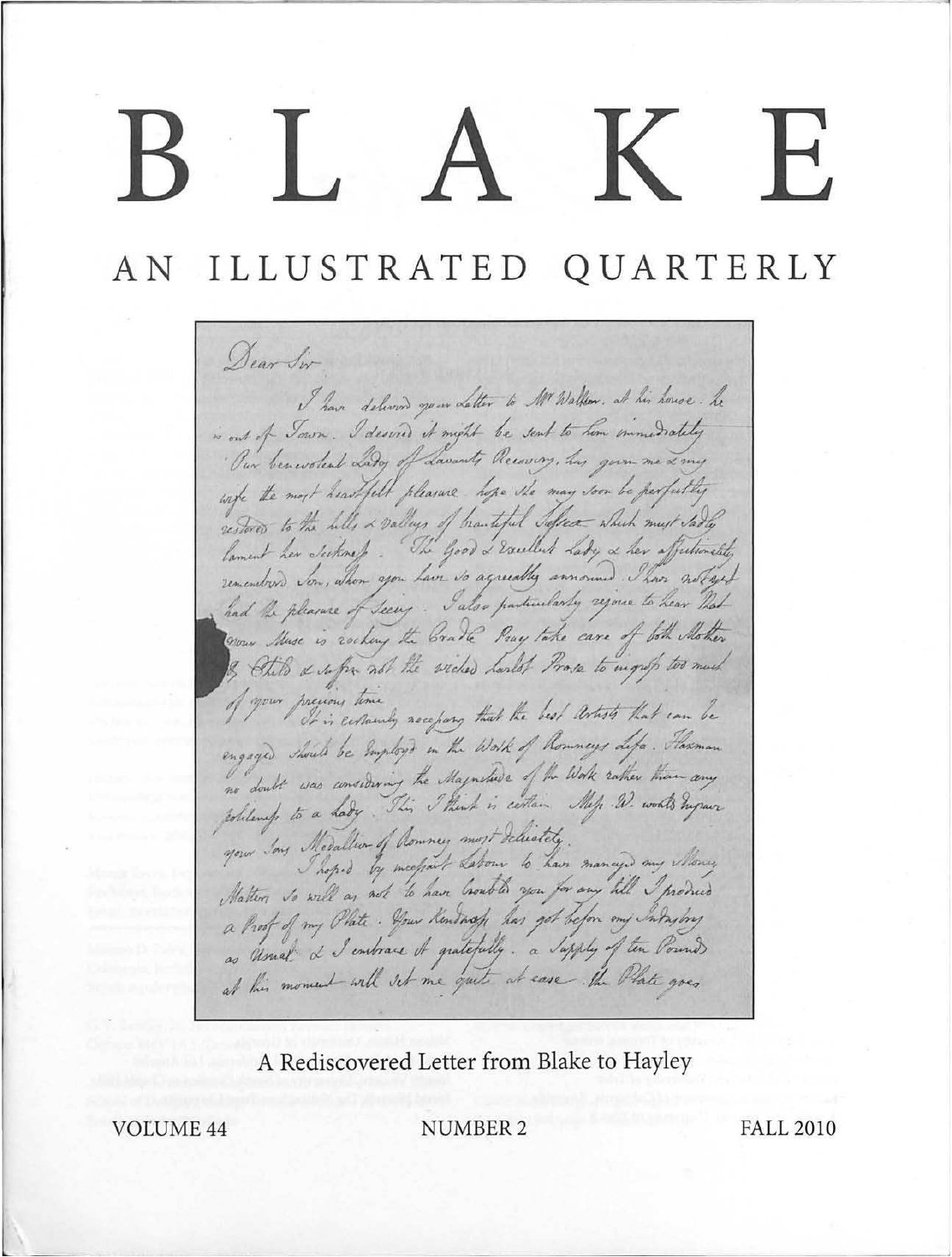

## AN ILLUSTRATED QUARTERLY

www.blakequarterly.org

VOLUME 44 NUMBER 2

FALL 2010

## c <sup>0</sup>N T E N T s

#### Article

"the fiends of Commerce": Blake's Letter to William Hayley, 7 August 1804 *By Mark Crosby and Robert* N. *Essick 52* 

## Review

Nicholas M. Williams, ed., *Palgrave Advances in William Blake Studies Reviewed by Jason Whittaker 73* 

#### Minute Particular

Blake's Design of Nebuchadnezzar *By Paul Miner* 

*75* 

### A D V I s 0 R y B 0 A R D

G. E. Bentley, Jr., University of Toronto, retired Martin Butlin, London Detlef W. Dörrbecker, University of Trier Robert N. Essick, University of California, Riverside Angela Esterhammer, University of Zürich

Nelson Hilton, University of Georgia Anne K. Mellor, University of California, Los Angeles Joseph Viscomi, University of North Carolina at Chapel Hill David Worrall, The Nottingham Trent University